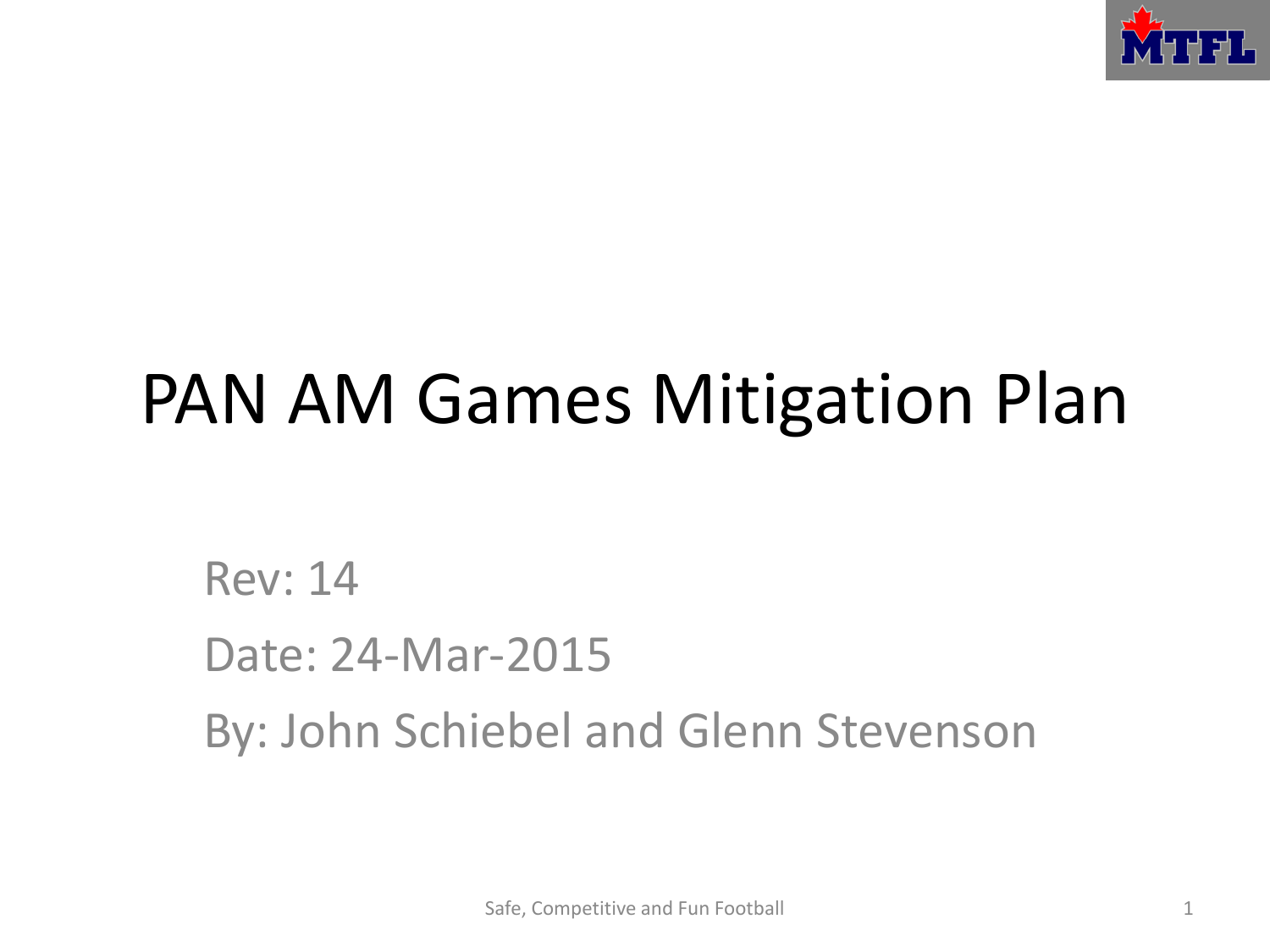

# Key Scheduling Objectives

- Offer game schedule/re-schedule preference flexibilities at service levels similar to previous years without undue risk of over-burdening the persons scheduling all game and referee assignments.
- Continue the best practice of treating all teams and divisions equally in the number of games, day of week to play as well as towards access to field locations offered (or demanded).
- Exploit other field assets in other cities if available, cost effective and familiar to teams and officials.
- Ensure officiating crew availabilities are supportive of the proposed schedule and that the resulting schedule is not likely to require a fewer number of referees per game as normally assigned (as to help ensure league objectives of competitive, safe and fun games will continue to be met in the overwhelming majority of the scheduled matches).
- As possible, continue the best practice of allowing players and referees to enjoy ease of way into Trillium Tour and long weekends, special events (Mother's Day, Father's Day) as well as the majority of weekends in the summer.
- Reduce the number if not eliminate all of the games to be scheduled during the PAN-AM event's duration. Minimally, avoid scheduling early (e.g. 6:30pm) kick-off times during that period of time.
- Designate no more than 3 games per team from the league's normal Monday to Thursday evening scheduling approach to being scheduled for a Saturday, Sunday or Friday. One of these games might be a quarter final.
- Provide consideration to our members and referees who are participating in or attending a PAN AM game event.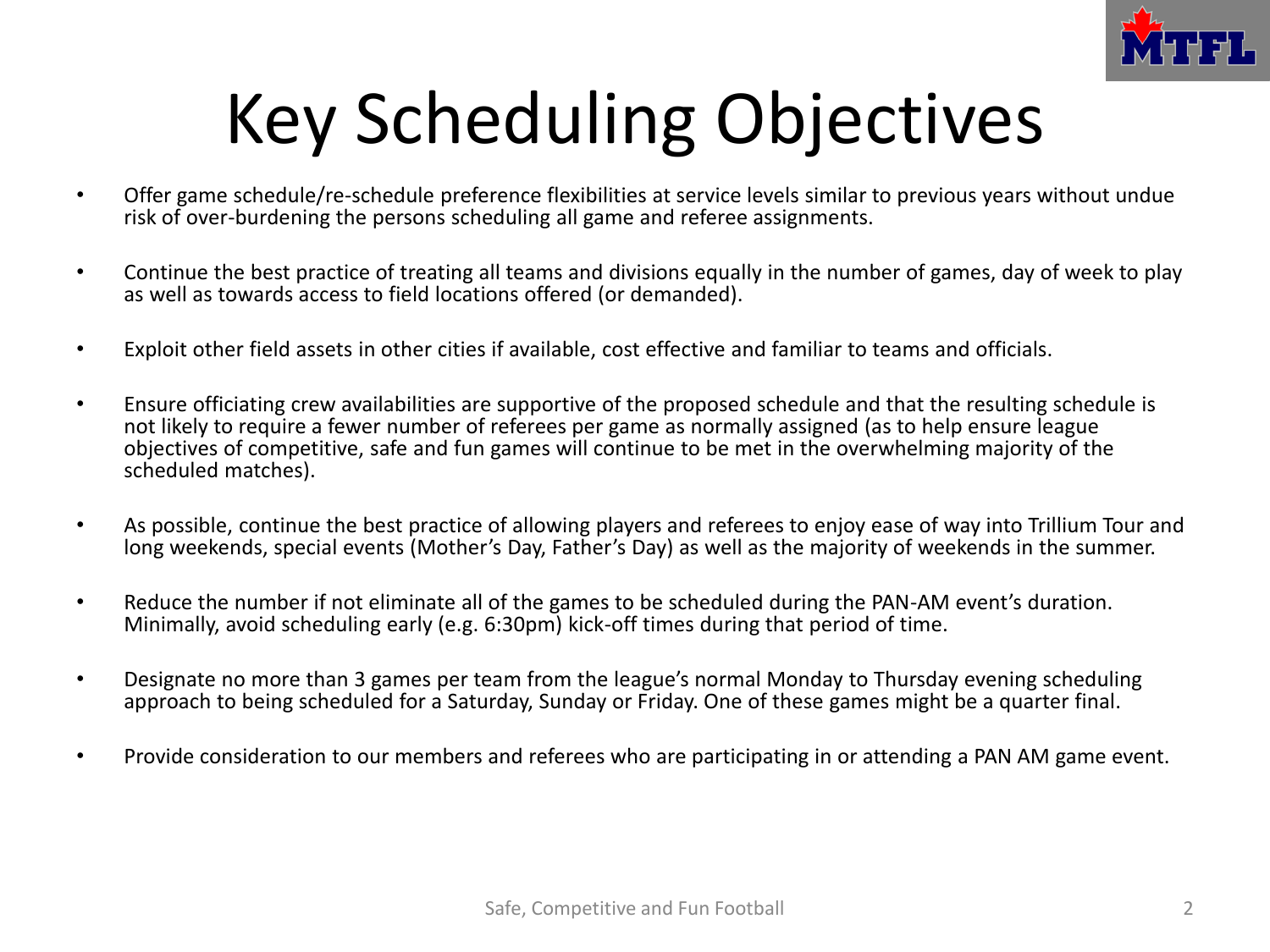

# Mitigation Plan Highlights

### **Option#1 – 10 regular season games ...**

- PROs:
- Same number of regular season as usual.
- Not that unreasonable to achieve financially as the league had already been planning modifications to its schedule to use a larger number of "lit" field assets (conditional upon that kind of asset's availability).
- CONs:
- Requires maximum flexibility and availability of players and referees including the need to play some games on Saturdays, Sundays or possibly even Fridays.
- Disruptive to everyone's routine cadence for the league's season and its integration with their "summer" time as they will need to be available on some Fridays or weekends.
- Teams may be required to play 2 games in a week; if a player is away that week, he misses two games.
- Very risky to master scheduler (of games and referee crews) especially if "mother nature" based game re-scheduling incidents occur more than normal.
- May place extra stress on referees due to a more heavily concentrated schedule.

### **Option#2 – 8 regular season games ...**

- PROs:
- Far less burden to the schedulers (of games and referee crews)
- Less burden to league members.
- Team registration fees collected would be prorated (and a refund of up to \$275 per team provided).
- CONs:
- Smaller number of games to enjoy.
- Increases chances of having teams being tied in the regular standings for a division (meaning the use of a coin toss to decide any such actual ties in divisional rankings is more probable than has happened in any ten game based regular season of the past record. Specifically, the MTFL has never had to use a coin toss to finalize the regular season standings in any recollection of Executive's memory).
- May still require a small amount of Friday or weekend games (especially if more than normal amount of "mother nature" based game rescheduling incidents occur during May, June or July).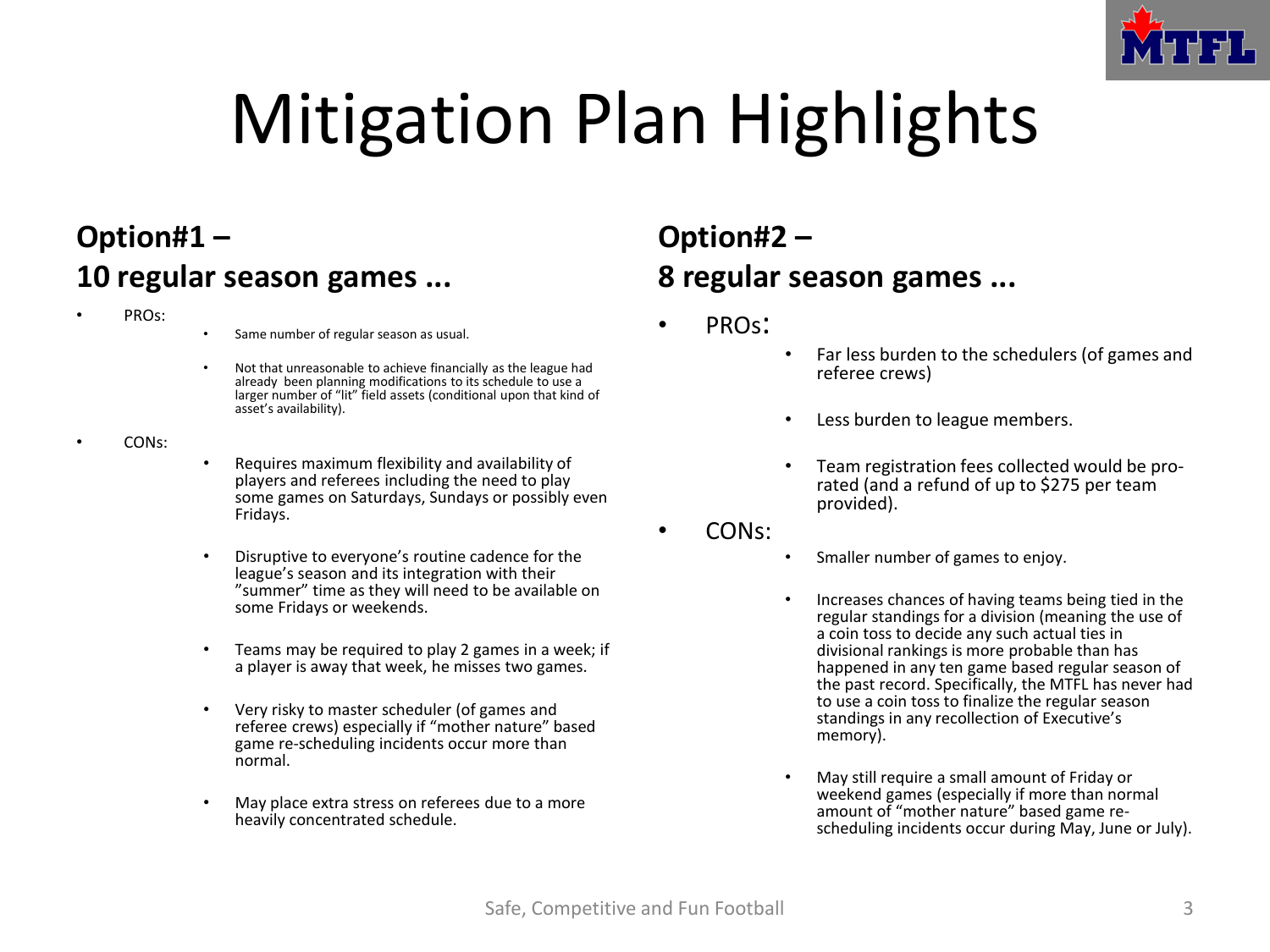

## Supporting Data ... Schedule Details

#### 1. Monday To Thursdays:

- High Schools: Applewood Heights SS, Cawthra SS, Glen Forest SS, Port Credit SS and Gordon Graydon SS
	- First day of use: **no earlier than 19-May**.
	- Kick-off times: 7:00pm .
- Paul Gilbert (Valleys):
	- First day of use: **no earlier than 01-June**.
	- Kick-off times: 6:30pm, 8:00pm and 9:30pm.
- 2. Saturday and Sundays:
	- High Schools: Cawthra SS and Mississauga SS (at Mavis and #401)
		- Days of intended use: will be 23<sup>rd</sup> and 24<sup>th</sup> May, 6<sup>th</sup> and 7<sup>th</sup> June as well as 13<sup>th</sup> and 14<sup>th</sup> June.
		- Kick-off times:
			- » Saturdays: will be 10:00am, 11:30am and 1:00pm.
			- » Sundays: will be as 11:30am, 1:00pm and 2:30pm.

#### 3. Game Slots Available/Needed Assumptions:

- PAN AM game period is July  $10<sup>th</sup>$  to July  $26<sup>th</sup>$ .
- PARA PAN AM game period is Aug 7<sup>th</sup> to Aug 15th but is not considered as the same level of impact to the MTFL's schedule.
- Assuming a league size of 36 teams then 180 regular season games slots needed for a ten game based regular season.
- Assuming 10% "normal" contingency (for rain-outs likely to be encountered as in recent seasons) then ~ 20 more game slots needed.
- Assuming only five game slots per any given weeknight can be supported by an assigned officiating crew (of no less than two officials per crew).

#### *Therefore, given that the tentative field bookings made with City of Mississauga (as of 19-Mar-2015) have 225 regular season game slots available compared to the 200 needed, it appears possible to execute a ten game regular season within the objectives and risks defined by this PAN AM games mitigation plan.*

*However, as many of the assumptions in this plan will only be validated well after the AGM concludes and (certainly only as) the season proceeds (week by week), a ten game regular season schedule may not keep everyone as happy with the levels of service and satisfaction that they have been enjoying in recent seasons.*

#### 4. Extreme Contingency Option Still Under Consideration By The Executive:

- For any excessive amount of rain-outs OR other in-season game re-schedule causes OR if the league is larger than 36 teams, OR if there are an odd number of teams in any one division, etc.:
	- Location: Brampton's **Turner Fenton SS** (at Kennedy and Steeles)
	- Kick-off time: will be 7:00pm Friday nights.
	- Eleven game dates "on hold" for MTFL as the goal is to not schedule in advance any Friday games in advance unless absolutely necessary.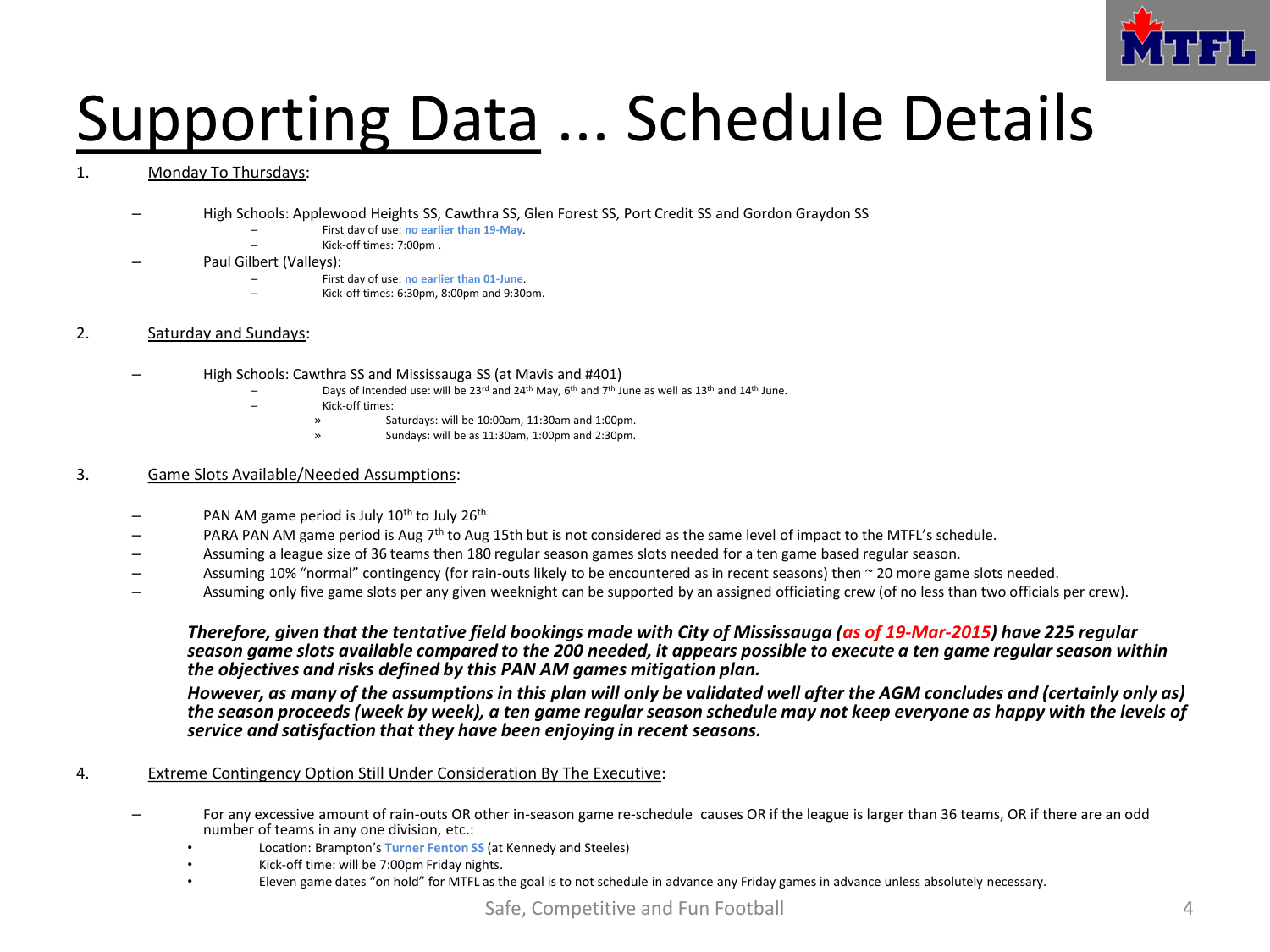

# Supporting Data ... The Risks

### **Specific to our league ...**

- ~25% of MTFL players live in Mississauga; ~25% of MTFL players live in Brampton; the remaining 50% of MTFL players travel from MTFL games to other more distant (e.g. over 20 km away) locations.
- When first surveyed earlier this spring, less than 60% team captains indicated they would support Friday, Saturday or Sunday games (without need of constraints on the master scheduler to support their preferences of time and dates). Furthermore, as of 21-Mar-2015, it is still not clear if any of those captain's responses are representative of the actual (majority) of individual player's desires or availabilities.
- Some of the MTFL's known game officials may be directly involved in PAN AM games (lessoning the number of officials available for assignments – possibly throughout the majority of MTFL regular season as they may have to do dry runs or training prior to actual start of PAN AM games).
- MTFL's own executive team may not be at ideal strength for the entire 2015 season. For example, a key member of the 2014 executive team is involved in these PAN AM games (and has significantly reduced availability to the MTFL's 2015 season).
- MTFL can't start or end its season any earlier than it traditionally has as many of our players have "back to school" or other sporting commitments that would conflict with that easement. Also, field asset owners have stated that they are extremely hesitant to open their fields for use any earlier in May due to their desire to protect grounds from excessive damage (whilst they are thawing Gothiportitive and Fun Foot and Linus Collegiate) is TBD. the winter freeze).

### **Relationship to PAN AM games mitigation plan need ...**

- PAN AM games is deploying a (police enforced) High-Occupancy-Lane travel plan for the general public which is pretty well guaranteed to provide traffic delays for everyone. Please also note these lane travel restrictions will also exist for several days before and after the PAN AM/PARA PAN AM games duration (e.g. from  $29<sup>th</sup>$  June to  $18<sup>th</sup>$  of Aug).
- Public Bus service (both within cities and on the major highways) is being increased to address lack of parking concerns at several PAN AM sites. For example, in Mississauga (alone), two new bus routes are being established (along Port Credit Go Station to Hershey Centre and the Kipling Station to Hershey Centre corridors). This may further compound traffic delays (as buses require frequent stops and are often slow to get caught up to the normal flow of traffic).
- As for MTFL field locations, 3 of league's fields are within 5 km proximity of the "Hershey Centre" which is the only sports center venue used each and every day of the PAN AM/PARA PAN AM duration. Although no permanent road closures have (yet to be) identified by PAN AM traffic control group, traffic planning group is forecasting congestion and has, in fact, been telling local business owners to pre-stock supplies well in advance of this event.
- City of Mississauga has yet to provide any additional lit football field assets to MTFL. However, discussions for Wildwood Park (@ #427 and Derry) are still TBD.
- City of Brampton's lit football field assets were proven to be already fully utilized and thus unavailable for our league's time of need. However, Turner Fenton high school in Brampton is on hold for the MTFL for as many as 11 Friday night engagements. Next, as for Scarborough (Lameroux Fields), nine individual game slots on the Wednesday's of July and Aug (for 7:00pm start) are available. Finally, discussions with the permit owners of lit fields in Toronto<br>(Etebicoke Collegiate) is TBD.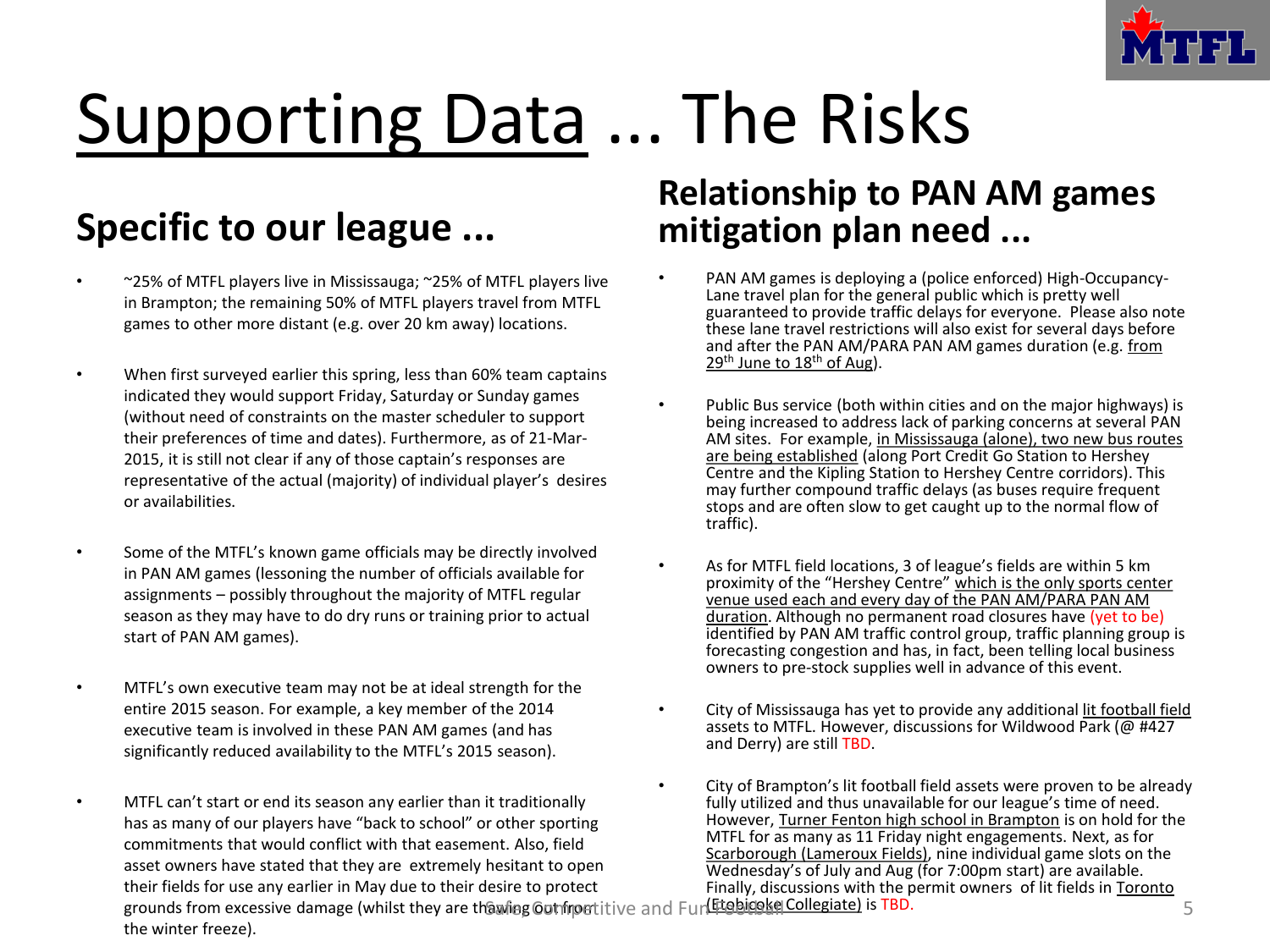

### Supporting Data ...

### Regular Season Key Dates Mitigation Plan Overlay

| <b>Month</b> | <b>Fridays</b>                                                                                                                                                                    | Saturday s                                                                                          | <b>Sundays</b>                                                                                                                         |
|--------------|-----------------------------------------------------------------------------------------------------------------------------------------------------------------------------------|-----------------------------------------------------------------------------------------------------|----------------------------------------------------------------------------------------------------------------------------------------|
| May-2015     | 8th – fields still closed by City of Miss.                                                                                                                                        | 9th                                                                                                 | 10th - Mother's Day.                                                                                                                   |
|              | 15 <sup>th</sup>                                                                                                                                                                  | 16th – Victoria Day long weekend.                                                                   | 17th - Victoria Day long weekend.                                                                                                      |
|              | $22nd$ – fields opened by City of Miss since 19 <sup>th</sup> .                                                                                                                   | 23rd                                                                                                | 24 <sub>th</sub>                                                                                                                       |
|              | 29th – Trillium Tour Brampton (prep).                                                                                                                                             | 30 <sup>th</sup> – Trillium Tour Brampton.                                                          | 31st - Trillium Tour Brampton.                                                                                                         |
| Jun-2015     | 5th                                                                                                                                                                               | 6th                                                                                                 | 7th                                                                                                                                    |
|              | 12 <sub>th</sub>                                                                                                                                                                  | 13 <sub>th</sub>                                                                                    | 14th                                                                                                                                   |
|              | 19th                                                                                                                                                                              | 20 <sub>th</sub>                                                                                    | $21st$ – Father's Day.                                                                                                                 |
|              | 26th – Trillium Tour Kingston (prep).                                                                                                                                             | 27th - Trillium Tour Kingston.                                                                      | 28th - Trillium Tour Kingston.                                                                                                         |
| Jul-2015     | 3rd – could be CANADA DAY long weekend & HOV lane<br>restrictions now in affect.<br>10th – PAN AM games opens.<br>17th - Trillium Tour Ottawa (prep).<br>24th<br>31 <sup>st</sup> | 4th – could be CANADA DAY long weekend.<br>11th<br>18th - Trillium Tour Ottawa.<br>25 <sup>th</sup> | 5th – could be CANADA DAY long weekend.<br>12 <sub>th</sub><br>19th - Trillium Tour Ottawa.<br>26 <sup>th</sup> - PAN AM games closes. |
| Aug-2015     | 7th – Trillium Tour St. Catherine's (prep) & PAN AM                                                                                                                               | 1st - Civic Day long weekend.                                                                       | 2nd – Civic Day long weekend.                                                                                                          |
|              | PARA games opens.                                                                                                                                                                 | 8th - Trillium Tour St. Catherine's.                                                                | 9th - Trillium Tour St. Catherine's.                                                                                                   |
|              | 14th                                                                                                                                                                              | $15th$ – PAN AM PARA games closes.                                                                  | $16th$ – HOV lane restrictions still in affect.                                                                                        |
|              | 21st                                                                                                                                                                              | 22nd                                                                                                | 23rd                                                                                                                                   |
|              | 28th                                                                                                                                                                              | 29th                                                                                                | 30 <sup>th</sup>                                                                                                                       |

#### i.e. dates listed in GREEN bold font are the best dates to use for either mitigation option.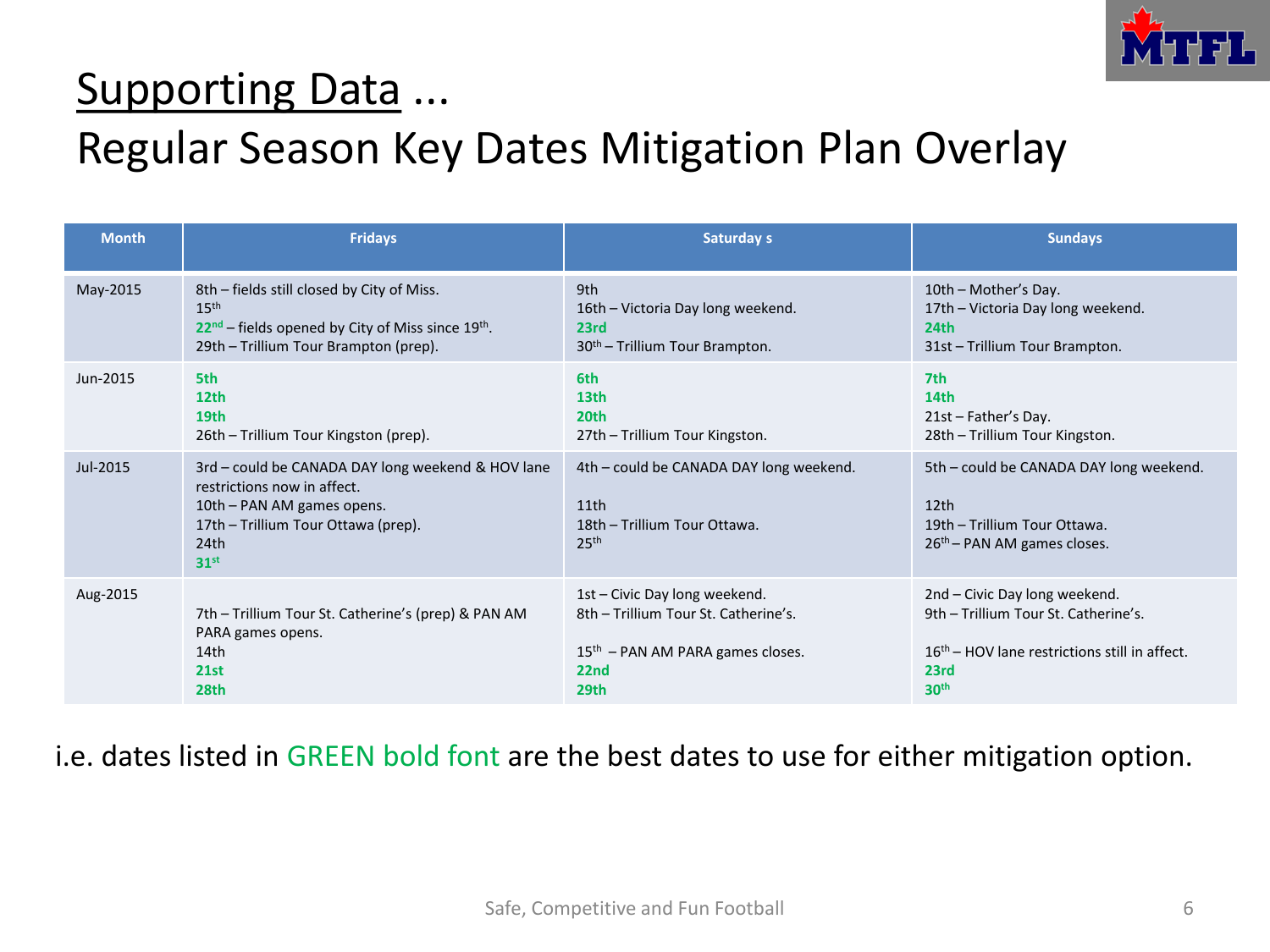

## Supporting Data ... Key URLs and Email

| <b>URL</b>                                                                               | <b>Description</b>                                                                            |
|------------------------------------------------------------------------------------------|-----------------------------------------------------------------------------------------------|
| www.mtfl.org                                                                             | League schedule, policies, news etc.                                                          |
| www.tfont.com                                                                            | Trillium Tour Schedule dates and news.                                                        |
| www.mytournament.ca                                                                      | Trillium Tour - lists of teams attending.                                                     |
| www.toronto2015.org                                                                      | Official PAN AM games website.                                                                |
| Email "games2015@ontario.ca"                                                             | To learn more about how to keep your business moving during PAN AM games.                     |
| ontario.ca/games2015                                                                     | To learn about temporary traffic changes for PAN AM games.                                    |
| https://dr6j45jk9xcmk.cloudfront.net/documents/4038/mississauga-travel-advice-<br>en.pdf | Temporary Traffic Changes for "Mississauga Sports (Hershey) Centre" for 2015 PAN<br>AM games. |
| http://www.torontosun.com/2015/01/25/abusing-pan-am-hov-lanes-will-cost-you              | Toronto Sun newspaper article on possible HOV lane concerns.                                  |
| www.mississauga.ca/portal/residents/sportparks                                           | City of Mississauga Sports Field availability and status portal.                              |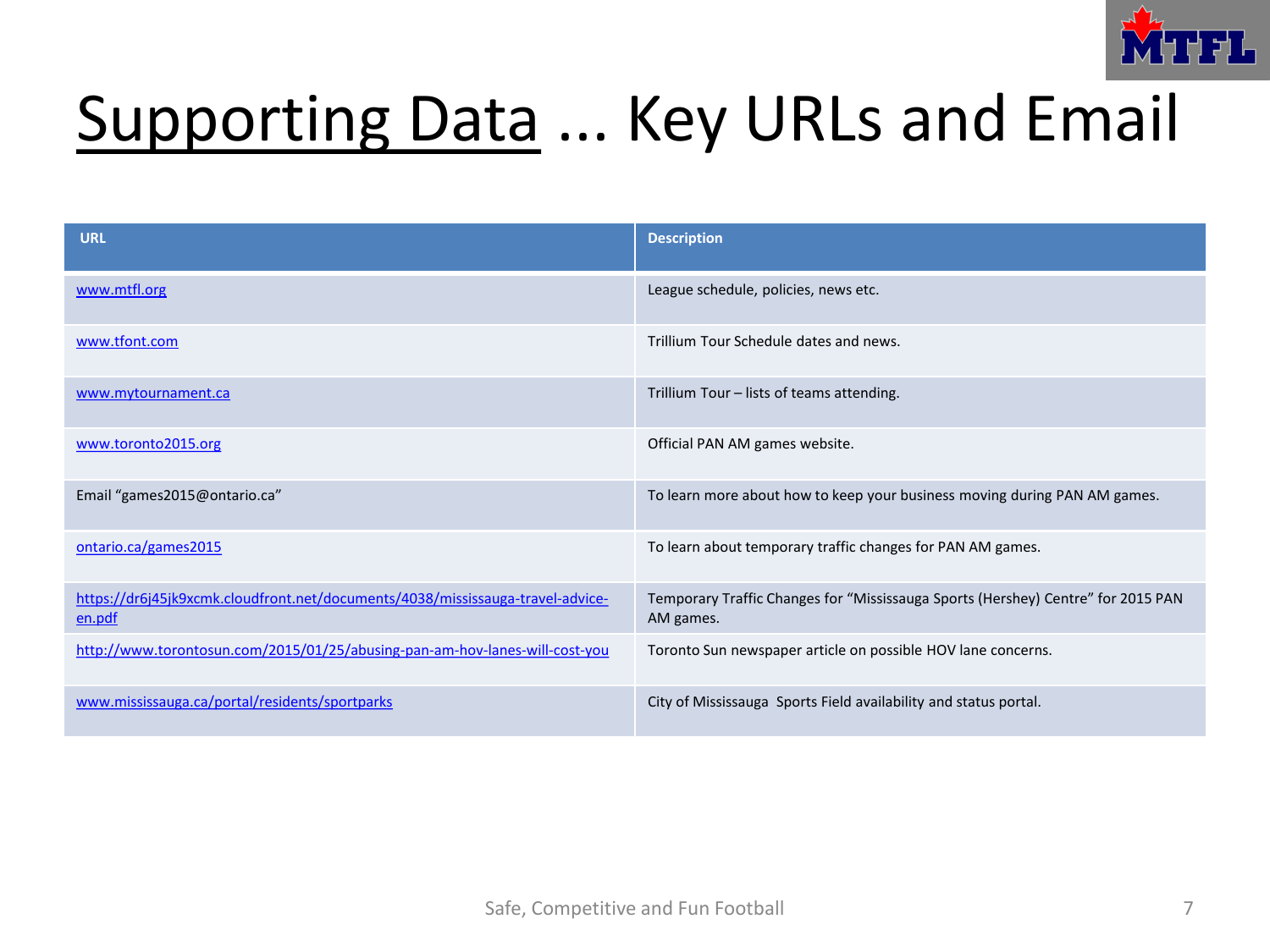

# Supporting Data ... FAQs

- When do the PAN AM games and the HOV lane restrictions occur?
	- $-$  PAN AM: 10<sup>th</sup> of July to 26<sup>th</sup> of July; PARA PAN AM: 7<sup>th</sup> of Aug to 15<sup>th</sup> of Aug.
	- **HOV lane restrictions run from 29th June to 18th August (5:00am to midnight, daily).**
- What factors complicate the making and execution of the league's master game schedule?
	- Total # of divisions; staggering of divisions allows all to enjoy viewing each other's games.
	- The total # of teams per division; an odd number of teams in a division stretches that division's schedule out.
	- # of available referee crews and the total number of "white hat" head referees available per night.
	- Actual locations of the assigned field permits; lit or not-lit; i.e. whether you can have multiple games per night at a site.
	- Team preferences for the day of week and kick-off time.
	- Statutory Holidays and Trillium Tour tournament dates.
	- In-season interruptions; rain-outs, unplanned retrofitting by field owner, requests to re-schedule due to a life event on majority of team's availability.
- Why is a team registration fee of \$1750 due in full at the AGM especially if this season might offer less games in total than previous seasons?
	- The league plans for worst case (on its expenses).
	- The executive team only has bandwidth to collect the team registration fee revenues once.
	- Should Option#2 be used, refunds (in the order of \$200 minimum per team will be assigned to each team in the league).
- When would refunds of team registration fee revenues collected in excess be obtained?
	- $-$  No later than the 1<sup>st</sup> week of the regular season (for teams accepted into the league).
	- No later than 15-April-2015 for teams denied entrance into the league.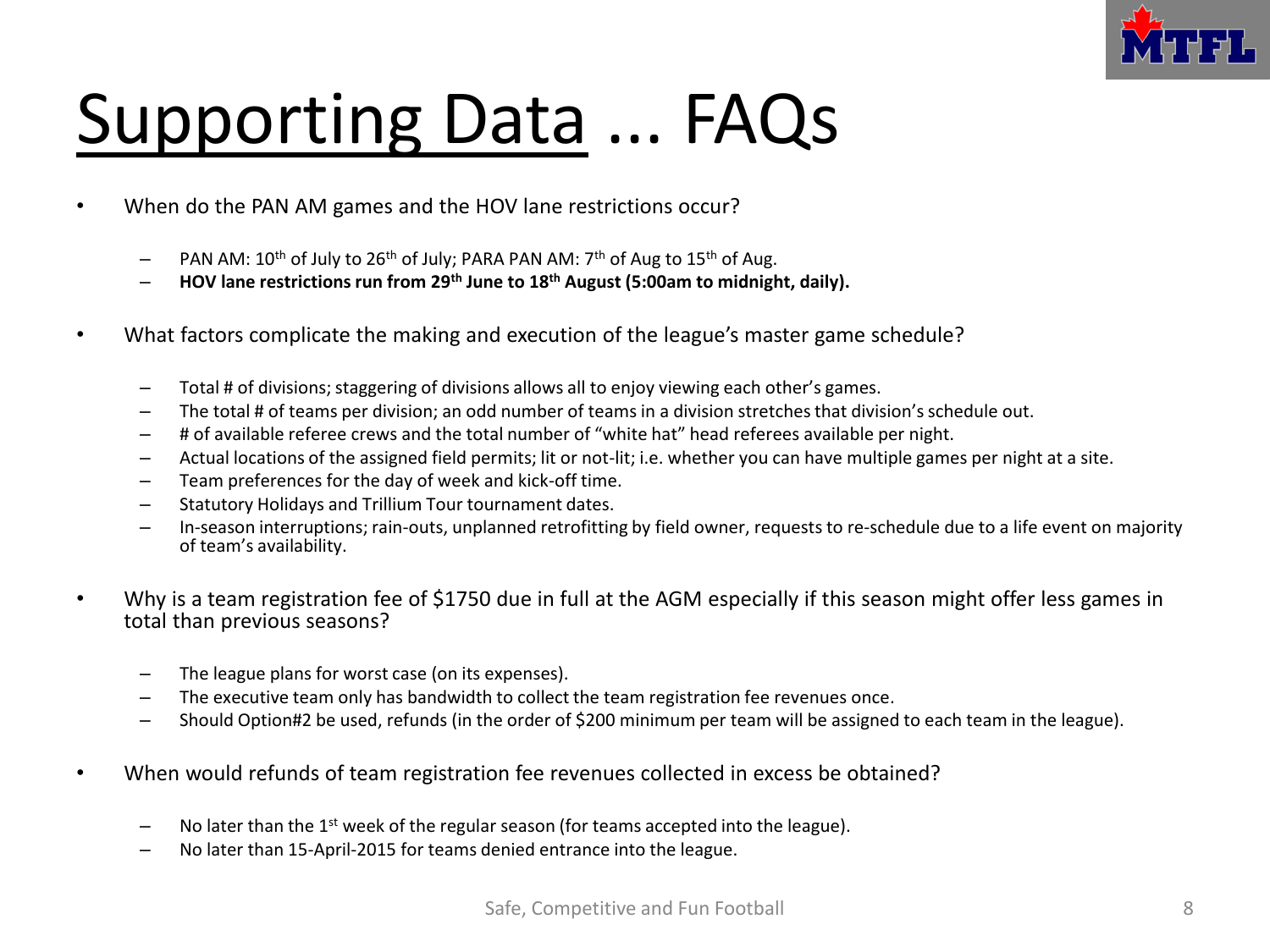

## Supporting Data: HOV Lanes

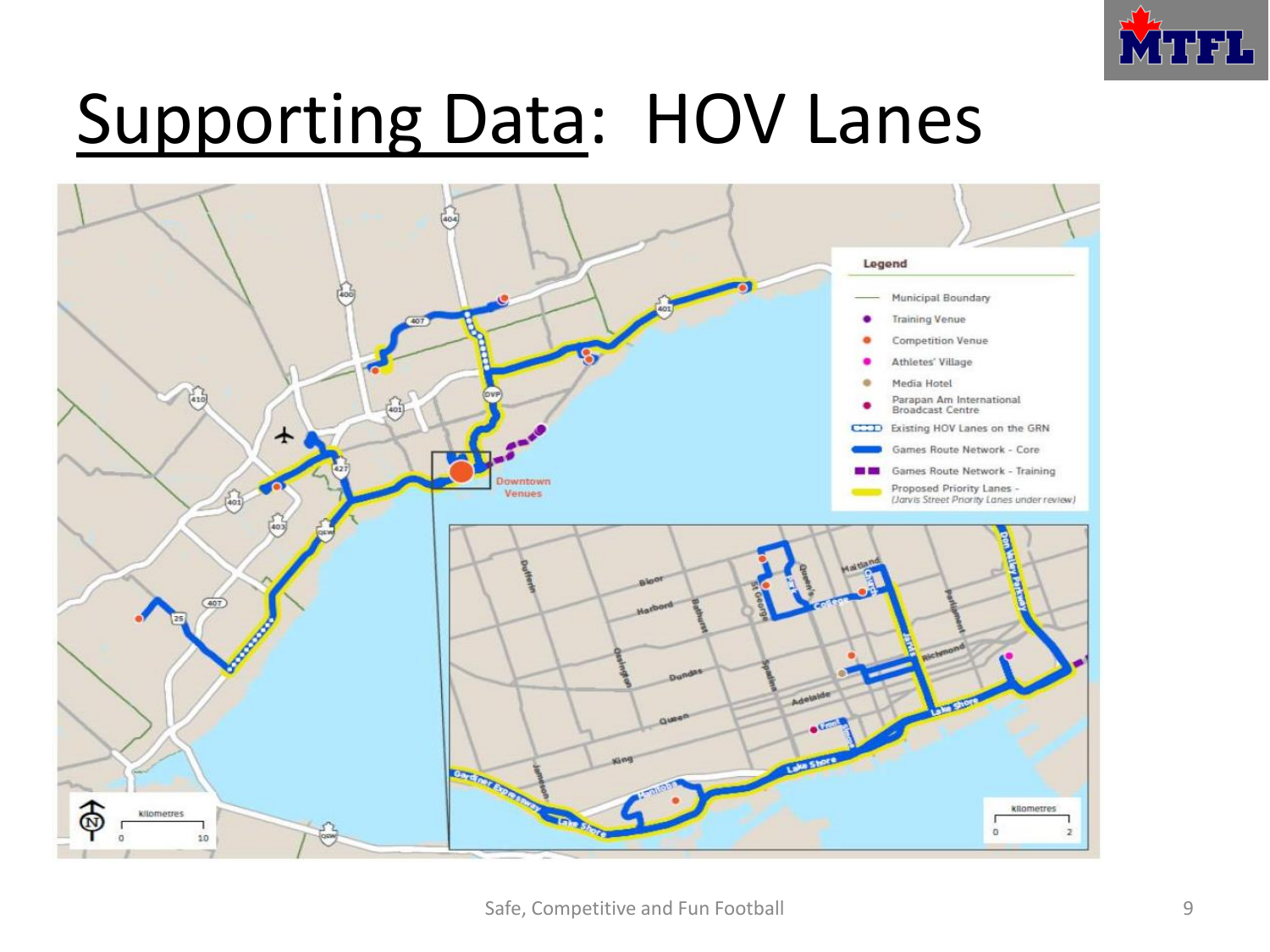

### Supporting Data ... Veteran Team and Member Votes

- Ability of team's to support Friday, Saturday or Sunday:
	- 4 teams indicated "**YES, can do.**"
	- 7 other teams indicated "**Yes, but with some restrictions.**"
	- 4 teams indicated "**NO, can't do.**"
	- 5 teams indicated "**Would prefer not to do.**"
	- All other veteran teams have yet to respond.
- Team captain to provide email address of each of his team members:
	- 2 teams provided such: Stingers, Trailer Park Boyz.
	- 8 other teams indicated they interviewed their players: Bears, Cobras, Ghosts, Hustlin Owls, Piranhas, S.W.A.T, Thunder Cats, Wolverines.
	- unclear if all other teams have even had team meetings to discuss this mitigation plan.
- Feedback on the Mitigation Plan (of over 500 possible votes to be cast on how to schedule regular season):

| <b>Votes by Individual</b><br><b>Members</b> | Otherwise, the team captain's<br>indication was:                         | Scheduling Strategy To Be Used for regular season                                                       |
|----------------------------------------------|--------------------------------------------------------------------------|---------------------------------------------------------------------------------------------------------|
| 1 vote                                       |                                                                          | Option #1 (aggressive, requires up to 3 Saturday, Sunday or Friday games) – ten games.                  |
| 9 votes                                      | Cobras, Ghosts, Hustlin Owls,<br>Piranhas, S.W.A.T, Trailer Park<br>Boyz | Option $#2$ – eight games.                                                                              |
| 6 votes                                      | <b>ThunderCats</b>                                                       | Will let executive decide which option to use.                                                          |
| 14 votes                                     | Bears, Stingers, Wolverines                                              | Wants the league schedule to be constructed using past practices ignoring any PAN AM concerns outright. |

- Feedback from former league executive of record with "scheduling" experience:
	- 3 former league schedulers were polled; 2 of which responded. Both voted for "Option #2".